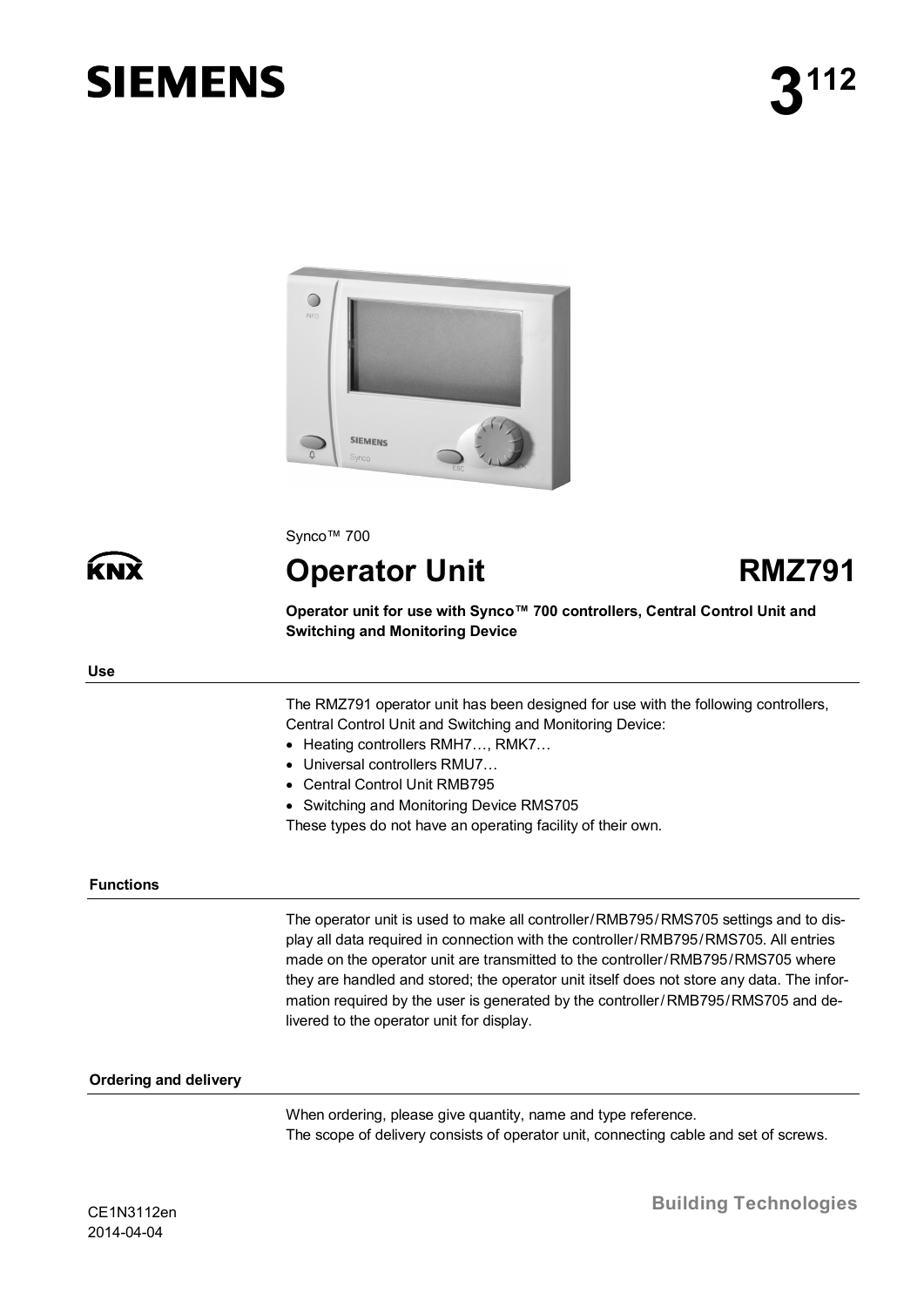| Type of document                                                                          | Ordering number |
|-------------------------------------------------------------------------------------------|-----------------|
| Operating Instructions: Heating Controller RMH760, Boiler Se-<br>quence Controller RMK770 | 74 319 0346 0*  |
| Operating Instructions: Universal Controllers RMU7                                        | 74 319 0350 0*  |
| Operating Instructions: Central Control Unit RMB795                                       | 74 319 0462 0*  |
| Operating Instructions: Switching and Monitoring Device RMS705                            | 74 319 0503 0*  |
| Mounting Instructions: RMZ791                                                             | 74 319 0339 0   |
| Product range description: Synco™ 700                                                     | CE1S3110en      |
| <b>Environmental Product Declaration: RMZ791</b>                                          | CE1E3110en04    |

\* In German, English, French and Dutch

#### **Mechanical design**

| <b>Basic design</b>       | The operator unit has been designed for detached use.<br>It consists of mounting plate, housing with LCD, operating elements on the front and<br>10-polar terminal strip. The electrical connection to the controller/RMB795/RMS705 is<br>made via the connecting cable supplied with the controller/RMB795/RMS705. The<br>operator unit also receives its power via the connecting cable. The connecting cable<br>exits the unit at the bottom or rear.                                                                                                                                                                                                                                           |
|---------------------------|----------------------------------------------------------------------------------------------------------------------------------------------------------------------------------------------------------------------------------------------------------------------------------------------------------------------------------------------------------------------------------------------------------------------------------------------------------------------------------------------------------------------------------------------------------------------------------------------------------------------------------------------------------------------------------------------------|
| <b>Mounting choices</b>   | The operator unit has been designed for 2 methods of mounting:<br>• On a front, e.g. on the control panel door<br>• In a panel cutout; to fix the mounting plate, 4 knockout tongues are provided<br>If the operator unit is fitted in a panel cutout, the controller/RMB795/RMS705 can be<br>attached directly to the rear with the help of a top hat rail. To ensure correct positioning<br>of the top hat rail at the rear, the mounting plant carries a marking.                                                                                                                                                                                                                               |
| <b>Operating elements</b> | On the software side, all settings and readout values are arranged as data points of a<br>menu tree. Using the operating elements, every data point can be selected, displayed<br>or set. All menus appear on the LCD as plain text.<br>The controller/RMB795/RMS705 has several languages preprogrammed; when com-<br>missioning the controller/RMB795/RMS705, the required language is to be activated.<br>The controller/RMB795/RMS705 is supplied complete with Operating instructions; they<br>contain all languages stored in the controller/RMB795/RMS705.<br>3112208<br>2<br><b>INFO</b><br>3<br><b>SIEMENS</b><br>5<br>Synco <sup>®</sup><br>4<br>1<br>Display<br>2<br><b>INFO button</b> |
|                           | 3<br>Select-and-press knob OK<br><b>ESC</b> button<br>4<br>5<br>Fault button with integrated LED                                                                                                                                                                                                                                                                                                                                                                                                                                                                                                                                                                                                   |
|                           | When an operating element is activated, the backlit display will automatically be                                                                                                                                                                                                                                                                                                                                                                                                                                                                                                                                                                                                                  |

switched on. If not operated for 30 minutes, the backlight will switch itself off and the start display appears.

2/5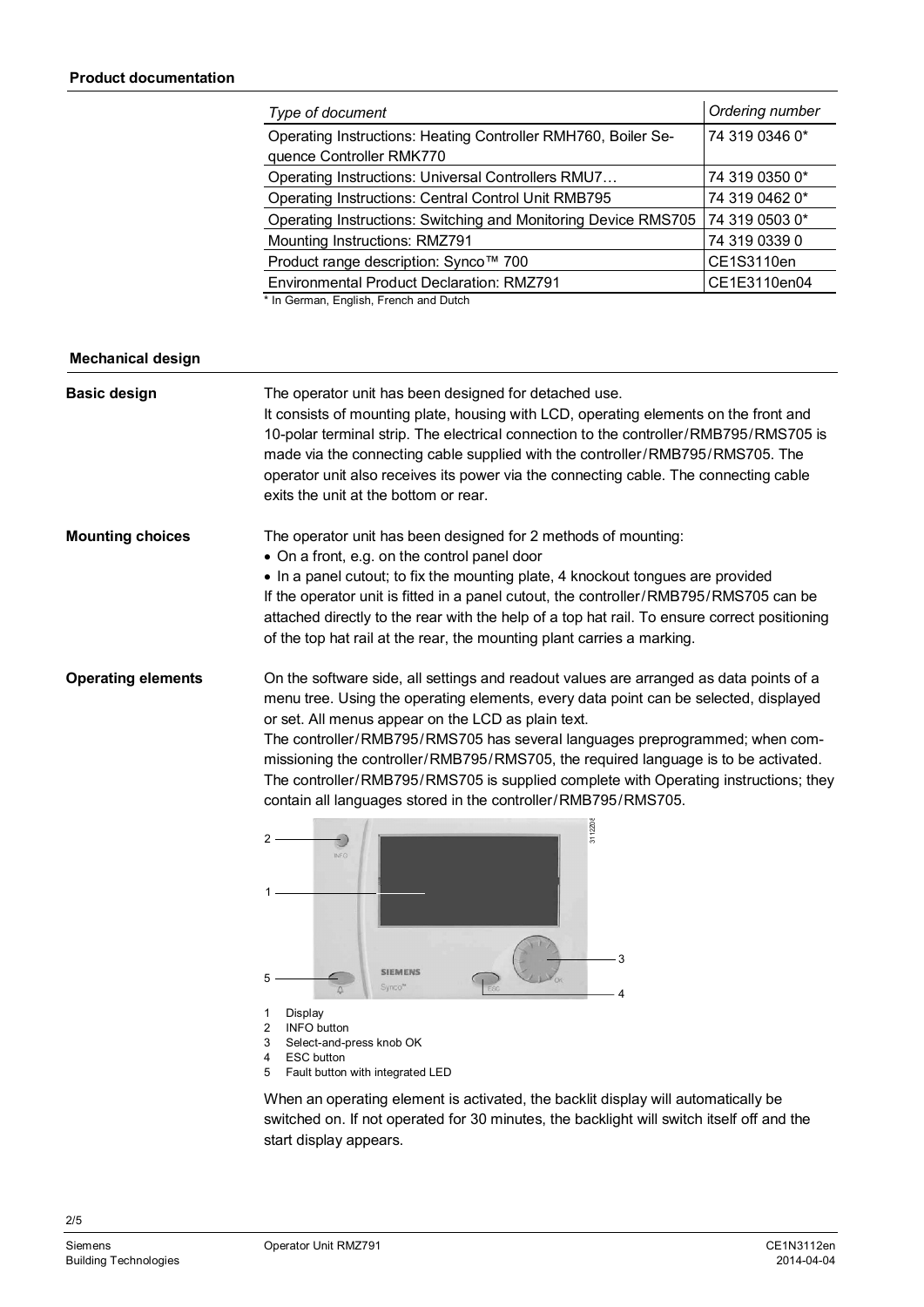

**Accessories**

- · 1 connecting cable of 3 m
- 1 screw set (4×ST 2.9×13 mm)

# **Mounting notes**

 **Mounting methods**





The operator unit is fitted to the control panel front; the controller/RMB795/RMS705 is mounted inside the control panel.

For the introduction of the connecting cable, the control panel front must have an opening of about 30 mm diameter.



The operator unit is fitted in a control panel cutout (for dimensions of cutout, refer to "Dimensions").



The operator unit is fitted in a control panel cutout; the controller/RMB795/RMS705 is fitted to the rear of the control panel door.

**Fitting**

Before securing the mounting plate to the front, connect the terminal strip of the connecting cable to the terminal strip of the mounting plate. After mounting on the front, the housing can be snapped onto the mounting plate.

The operator unit is supplied complete with Mounting Instructions.

3/5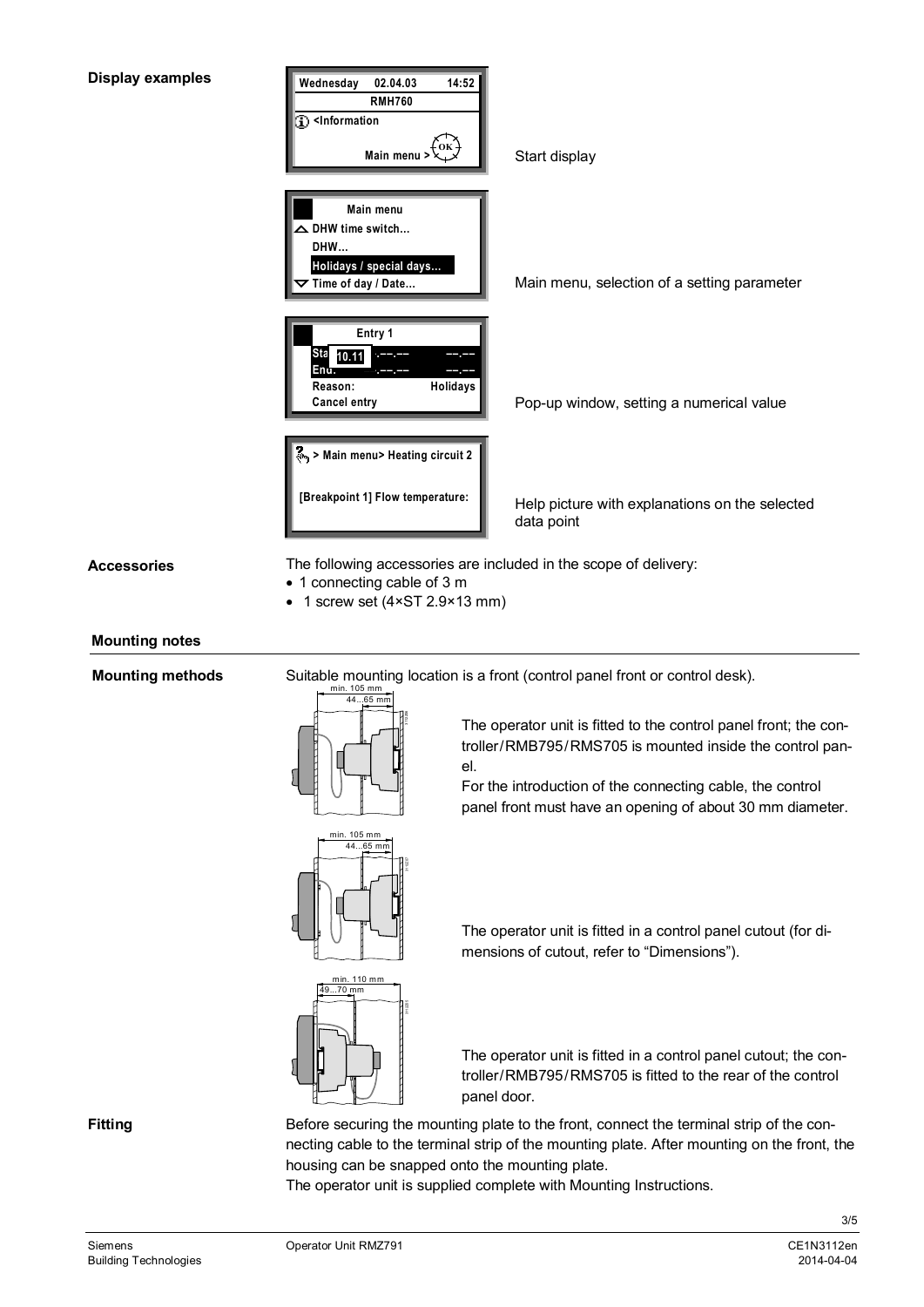The operator unit requires no commissioning. It is ready to operate as soon as the controller/RMB795/RMS705 receives power.

## **Disposal**



The devices are considered electronics devices for disposal in term of European Directive 2012/19/EU and may not be disposed of as domestic waste.

- · Dispose of the device via the channels provided for this purpose.
- · Comply with all local and currently applicable laws and regulations.

## **Technical data**

| Degrees of protection                                                                       |                                                  |  |
|---------------------------------------------------------------------------------------------|--------------------------------------------------|--|
| Housing                                                                                     | IP 20 to FN 60 529                               |  |
| Safety class                                                                                | III to EN 60730-1                                |  |
| Product standard                                                                            | EN 60730-1                                       |  |
|                                                                                             | Automatic electrical controls for household and  |  |
|                                                                                             | similar use                                      |  |
| Product family standard                                                                     | EN 50491-x                                       |  |
|                                                                                             | General requirements for Home and Building       |  |
|                                                                                             | Electronic Systems (HBES) and Building Automa-   |  |
|                                                                                             | tion and Control Systems (BACS)                  |  |
| Electromagnetic compatibility                                                               | For residential, commercial and industrial envi- |  |
|                                                                                             | ronment                                          |  |
| <b>RCM Conformity</b>                                                                       | CE1T3110en C1 *)                                 |  |
| Environmental compatibility                                                                 |                                                  |  |
| The product environmental declaration CE1E3110en04 <sup>*</sup> ) contains data on environ- |                                                  |  |
| mentally compatible product design and assessments (RoHS compliance, materials              |                                                  |  |
| composition, packaging, environmental benefit, disposal).                                   |                                                  |  |
| Display                                                                                     |                                                  |  |
| Active field                                                                                | 82×42 mm                                         |  |
| Resolution                                                                                  | 128×64 pixels                                    |  |
| Housing                                                                                     |                                                  |  |
| Color                                                                                       | RAL 7035 (light-gray)                            |  |
| Material                                                                                    | Polycarbonate                                    |  |
| Connecting cable                                                                            |                                                  |  |
| Mechanical design                                                                           | 10-core with two 10-polar terminal strips        |  |
| Length                                                                                      | 3 <sub>m</sub>                                   |  |
| Weight incl. connecting cable and                                                           |                                                  |  |
| packaging                                                                                   | 0.345 kg                                         |  |
|                                                                                             |                                                  |  |

\*) The documents can be downloaded from [http://siemens.com/bt/download.](http://siemens.com/bt/download)

4/5

**.**